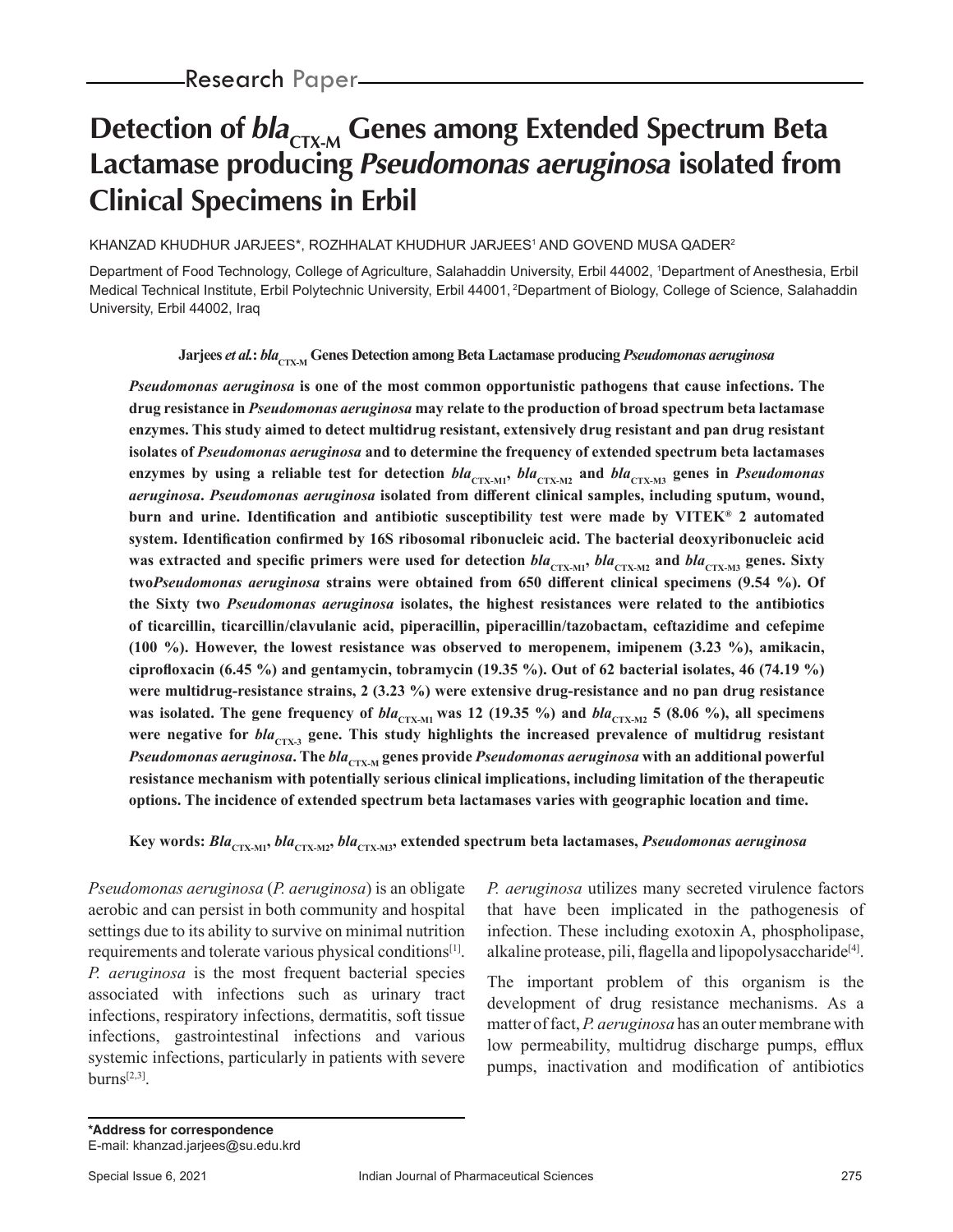lactamase and the outer membrane purine degradation set, which could be the reason for the resistance of these microorganisms during the treatment  $[5-7]$ .

Two major classification schemes exist for categorizing beta lactamase enzymes: Ambler classes A through D, based on amino acid sequence homology and Bush-Jacoby-Medeiros groups 1 through 4, based on substrate and inhibitor profile<sup>[8]</sup>. However, a growing number of Ambler class A Extended Spectrum Beta Lactamases (ESBLs), class B Metallo-Beta-Lactamases (MBLs) and class D Extended Spectrum Oxacillinases (ES-OXAs) have been reported in *P. aeruginosa* clinical isolates. Class A ESBLs reported in *P. aeruginosa* include *Pseudomonas* Extended Resistance (PER), Sulfhydryl Variable (SHV), Temoniera (TEM), Vietnam Extended Spectrum Beta Lactamase (VEB), Belgium (BEL), Guiana Extended Spectrum Beta Lactamase (GES) and Cefotaximase (CTX-M) type<sup>[9,10]</sup>.

The CTX-M type ESBLs developed from TEM and SHV and can be divided into five subgroups according to their amino acid sequence similarities, including CTX-M-I, CTX-M-II, CTX-M-III, CTX-M-IV and  $CTX-M-V^{[11,12]}$ . The most common group of ESBLs not belonging to the TEM or SHV families was termed CTX-M to highlight their greater activity against cefotaxime than against ceftazidime<sup>[13]</sup>. Some of them, such as CTX-M-15 and CTX-M-19, also hydrolyze ceftazidime efficiently<sup>[14]</sup>, which may complicate their phenotypic recognition<sup>[15]</sup>. CTX-M ESBLs are the most commonly isolated ESBLs in many parts of the world, particularly Europe<sup>[8,16]</sup>.

Resistance to ESBLs in *P. aeruginosa* is associated in most cases with the overproduction of cephalosporinases Ampicillin Class C  $(AmpC)^{[1]}$ . ESBLs is one of the main leading causes of resistance to beta lactam antibiotics among Gram-negative bacteria<sup>[17]</sup>. This enzyme is plasmid-encoded beta lactamase that mediate resistance to penicillin, first, second and third generation cephalosporin, such as cefotaxim, ceftriaxone and ceftazidime[17,18]. TEM, SHV and CTX-M are the major genetic groups of ESBLs amongst clinically Gramnegative bacteria<sup>[18,19]</sup>.

Aminoglycosides are used in the treatment of a broad range of life-threatening infections. The activity of aminoglycosides depends on binding to a highly conserved motif of 16S Ribosomal Ribonucleic Acid (rRNA). Aminoglycosides resistance mechanisms include decreased outer membrane permeability, active efflux and amino acid substitutions in ribosomal proteins. In contrast, the most common resistance mechanism is enzymatic, leading to a modification of the drug. Methylation of 16S rRNA has recently been demonstrated to be another mechanism of resistance encountered in Gram-negative organisms, corresponding to a modification of the antibiotic target. Methylases interfere in the binding of these antibiotics to their site of action. These 16S rRNA methylases confer a high level of resistance to clinically useful aminoglycosides such as amikacin, gentamicin and tobramycin<sup>[20,21]</sup>. The corresponding genes are associated with transposon structures located on transferable plasmids, enhancing their horizontal spread. Isolates producing 16S rRNA methylases are multidrug-resistant, particularly to broad spectrum beta lactams through the production of ESBLs or MBLs[21,22].

European Centre for Disease Control (ECDC) and Centre for Disease Control and Prevention (CDC), Atlanta have proposed standardized definitions for the Multidrug Resistant (MDR), Extensively Drug Resistant (XDR) and Pan Drug Resistant (PDR) bacteria. MDR was defined as acquired nonsusceptibility to at least one agent in three or more antimicrobial categories as per guidelines. XDR was defined as non-susceptibility to at least one agent in all but two or fewer antimicrobial categories and PDR was defined as non-susceptibility to all agents in all antimicrobial categories $[23,24]$ . The main objective of this study was to detect MDR, XDR and PDR bacteria and to investigate the prevalence of  $bla_{\text{CTX-M1}}$ ,  $bla_{\text{CTX-M2}}$  and  $bla_{\text{CTX-M3}}$  genes producing ESBL among *P. aeruginosa* isolated from different clinical samples.

# **MATERIALS AND METHODS**

### **Collection and identification of samples:**

650 different clinical samples including sputum, wound, burn and urine were collected from the patients admitted to Erbil hospitals and health centers from May 2019 to November 2019. Gram stains were used to determine the form of microscopic organisms. To determine the phenotypic identity, oxidase and catalase tests were used. The Gram-Negative card for the VITEK® 2 compact system is completely automated and provides identification and antibiotic susceptibility test. For the final determination, the molecular detection method of Polymerase Chain Reaction (PCR) was used with the gene of  $16S$  rRNA<sup>[25]</sup>.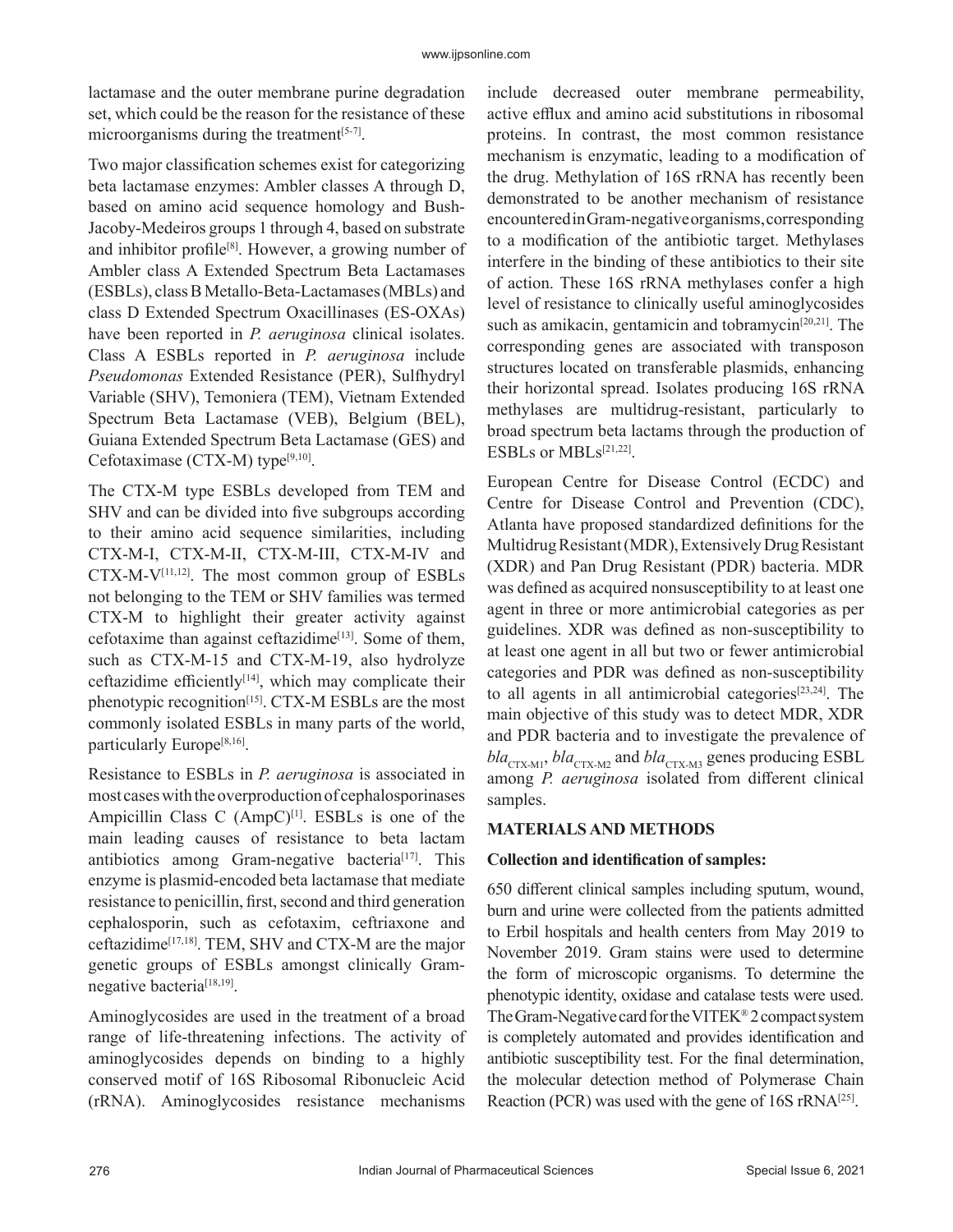#### **Antibiotic susceptibility test:**

Antibiotic susceptibility test is done using VITEK® 2 automated system (bio Merieux) for the following antimicrobial ticarcillin, ticarcillin/clavulanic acid, piperacillin, piperacillin/tazobactam, ceftazidime, cefepime, imipenem, meropenem, amikacin, gentamicin, tobramycin and ciprofloxacin. MDR, XDR and PDR strains were detected according to guidelines proposed by ECDC and CDC<sup>[23,24]</sup>.

#### **Identification of species based on 16S rRNA gene:**

The extraction of bacteria's genome was performed using an extraction kit (Invitek Stratec Business, Canada). Then, PCR test was done on the extracted gene for the 16S rRNA gene. In this study, one pair of primer with the sequence of F: GGGGGATCTTCGGACCTCA and R: TCCTTAGAGTGCCCACCCG were used together in a PCR reaction to identify the species<sup>[25]</sup>. The total of 25 µl PCR master mix reaction volume was performed for identification (16S rRNA) that containing 4 µl of genomic DNA, 12.5 µl of 2X GoTaq® Green Master Mix (Promega, USA) and 1.5 µl was added for each of the forward and reversed primer and completed with 5.5 µl nuclease free water and the thermal cycle with following steps were repeated for 30 times as shown in Table 1.

# **Identification of the genes of**  $bla_{\text{CTX-M1}}$ **,**  $bla_{\text{CTX-M2}}$  **and** *bla***CTX-M3 in** *P. aeruginosa***:**

*P. aeruginosa* were nightly cultured in Luria-Bertani liquid medium at 37° for 24 h and DNA was extracted from the bacteria of *P. aeruginosa* using the kit (Invitek Stratec Business kit, Canada). Then, they were used on the genes of  $bla_{\text{CTX-M1}}$ ,  $bla_{\text{CTX-M2}}$  and  $bla_{\text{CTX-M3}}$  with the specific oligonucleotide primers which were simultaneously used for the process of PCR as shown in Table  $2^{[25,26]}$ . Thermal cycler device was accurately set up for doing PCR process based on the mentioned resources in Table 3[25,27,28]. The PCR products were separated in a 2 % agarose gel and stained with Safe dye (GenetBio, Korea). The gel was visualized under an Ultraviolet (UV) transilluminator (Synegene, UK).

**TABLE 1: STEPS AND THERMAL CYCLE OF THE 16S rRNA FOR IDENTIFICATION OF** *Pseudomonas*

| <b>Test Procedure</b> | Temperature (°) | Time (s) |
|-----------------------|-----------------|----------|
| Initial denaturation  | 95              | 300      |
| Denaturation          | 95              | 30       |
| Annealing             | 58              | 45       |
| Extension             | 72              | 60       |
| Final extension       | 72              | 300      |

#### **TABLE 2: PRIMERS USED FOR DETECTION OF CTX-M1, CTX-M2 AND CTX-M3 GENES**

| Primer name | Amplicon size bp | Nucleotide sequence                                 | <b>References</b> |
|-------------|------------------|-----------------------------------------------------|-------------------|
| CTX-M1      | 499              | F-GACGATGTCATCGGCTGAGC<br>R-AGCCGCCGACGCTAATACA     | $[28]$            |
| CTX-M2      | 351              | F-GCGACCAGGTTAACTACAATCC<br>R-CGGTAGTATTGCCCTTAAGCC | $[28]$            |
| CTX-M3      | 307              | F-CGCTTTGCCATGTGCAGCACC<br>R-GCTCAGTACGATCGAGCC     | $[28]$            |

#### **TABLE 3: STEPS AND THERMAL CYCLE OF THE GENES OF CTX-M1 AND CTX-M2**

| <b>Test Procedure</b> | Temperature (°) | Time (s) |
|-----------------------|-----------------|----------|
| Initial denaturation  | 94              | 180      |
| Denaturation          | 94              | 60       |
| Annealing             | 55              | 30       |
| Extension             | 72              | 60       |
| Final extension       | 72              | 600      |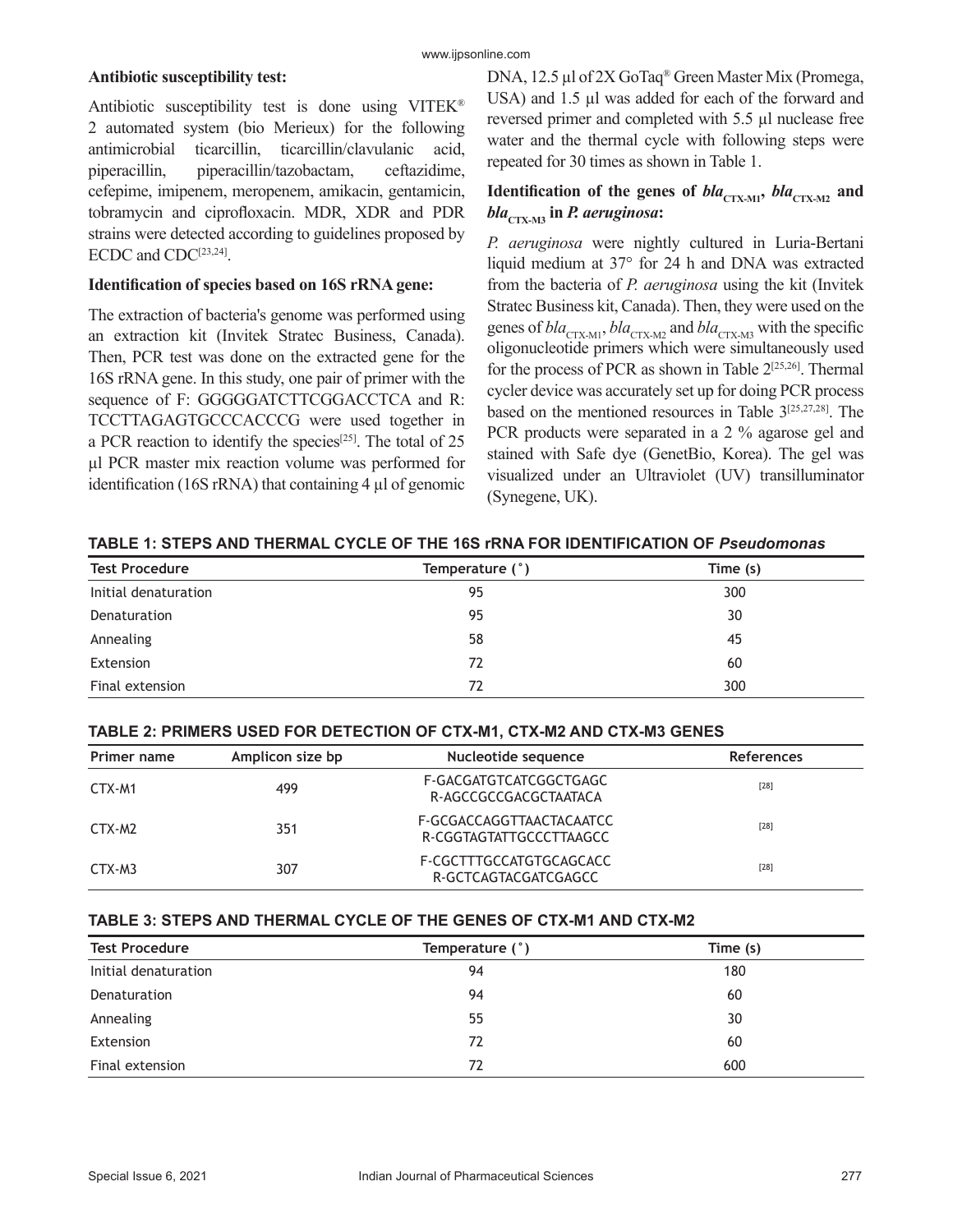#### **RESULTS AND DISCUSSION**

62 *P. aeruginosa* strains were obtained from 650 different clinical specimens (9.54 %). All isolates were identified phenotypically, as shown in fig. 1. Using the VITEK<sup>®</sup> 2 automated system, then identification was confirmed by 16S rRNA gene according to the expected size of (956 bp) for identification of *P. aeruginosa* as shown in fig. 2. Of the 62 *P. aeruginosa* isolates, the highest resistances were related to the antibiotics of ticarcillin, ticarcillin/clavulanic acid, piperacillin, piperacillin/tazobactam, ceftazidime and cefepime (100 %). However, the lowest resistance was observed to meropenem and imipenem 2 (3.23 %),

amikacin and ciprofloxacin 4 (6.45 %) and gentamycin tobramycin 12 (19.35 %) as shown in fig. 3.

Out of 62 bacterial isolates, 46 (74.19 %) were multidrugresistance strains, 2 (3.23 %) were extensive drugresistance and no PDR was isolated, as shown in Table 4. The gene frequency of  $bla_{\text{CTX-M1}}$  was 12/62 (19.35 %) and  $bla_{\text{CTX-}M2}$  5/62 (8.06 %) as shown in fig. 4, all specimens were negative for *bla*<sub>CTX-M3</sub> gene. This study revealed that among *P. aeruginosa* isolates exhibiting broad spectrum beta lactam resistance, there was a prevalence of *bla*<sub>CTX-M1</sub> and  $bla_{\text{CTX-M2}}$ .



**Fig. 1:** *P. aeruginosa* **on MacConkey agar**



**Fig. 2: Electrophoresis of the PCR products Note: Lane L: Ladder of 2 kbp; Lane 14: Negative control; Lane 1-13: (956 bp) 16S rRNA for identification of** *P. aeruginosa*



**Fig. 3: Antibiotic susceptibility test done by using VITEK® 2 automated system**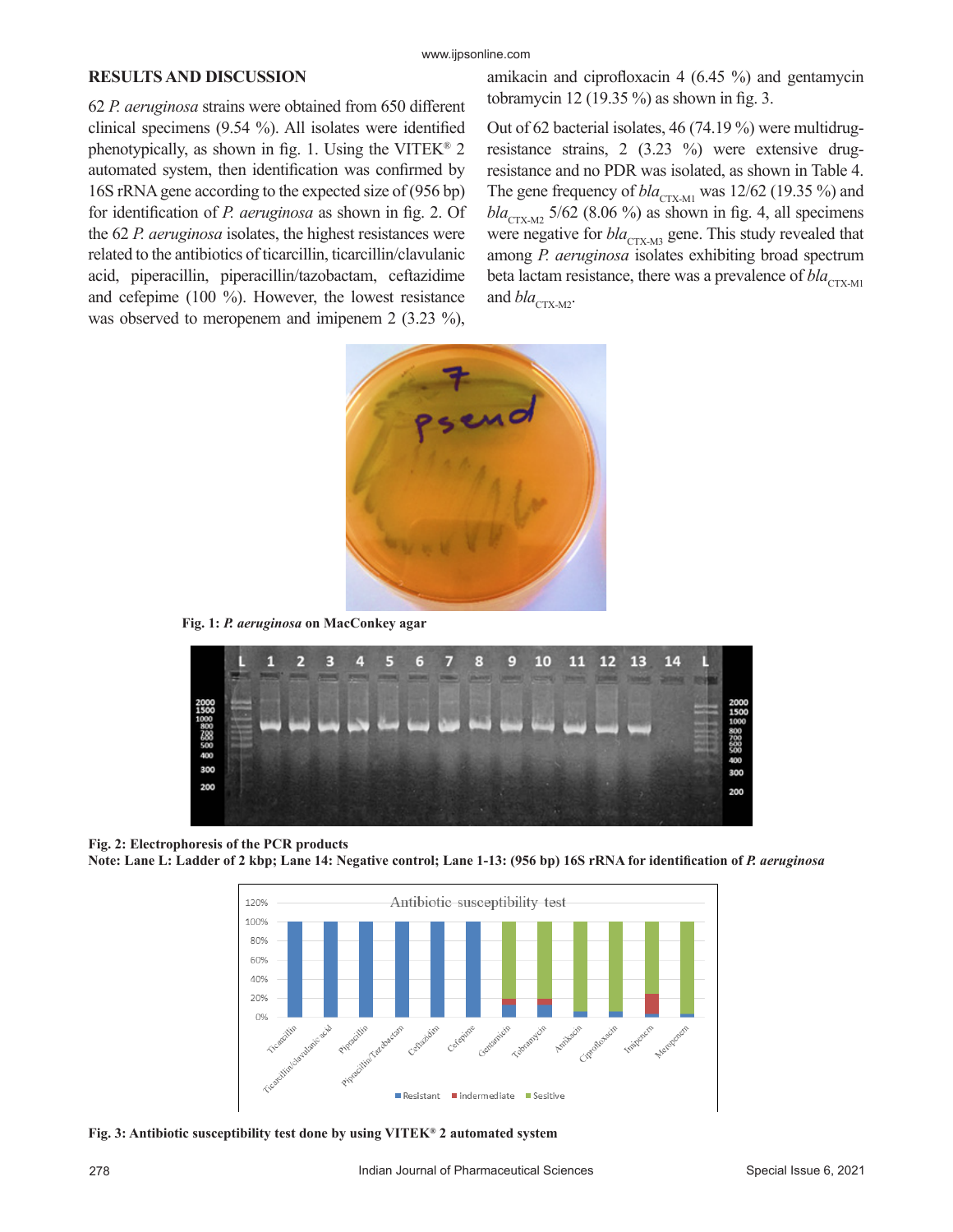#### www.ijpsonline.com

#### **TABLE 4: DISTRIBUTION OF MULTIDRUG-RESISTANCE STRAINS, EXTENSIVE DRUG-RESISTANCE AND PAN DRUG RESISTANCE IN ISOLATED** *P. aeruginosa*

| Antimicrobial resistance | P. aeruginosa (62) |
|--------------------------|--------------------|
| <b>MDR</b>               | 46 (74.19 %)       |
| <b>XDR</b>               | 2(3.23%)           |
| <b>PDR</b>               | 0                  |



**Fig. 4: Electrophoresis of the products of PCR in agarose gel 1 %** Note: Lane L: 100 bp DNA ladder; Lane 2: Negative control; Lane 3 and 4:  $bla_{\text{CTX-M1}}$ ; Lane 5 and 6:  $bla_{\text{CTX-M2}}$ 

*P. aeruginosa* has recently emerged as a major cause of healthcare-associated infections, especially immunocompromised people and burn patients $[29,30]$ . The treatment of *P. aeruginosa* infections is increasingly complicated due to both intrinsic and acquired resistance to the most commonly prescribed antibiotics in hospital settings $[1,31]$ .

Inappropriate empirical therapy has been associated with increased mortality in *P. aeruginosa* infections; delays in starting appropriate therapy may increase length of hospital stay and infection persistence. With an increased prevalence of ESBL-producing pathogens, such isolates' fast and accurate identification becomes increasingly clinically important. Despite a variety of available methods, the identification of ESBLs by conventional phenotypic methods remains difficult in practice due to the large number of beta lactamase variants, the association of ESBLs with overproduced or plasmidborne cephalosporinases AmpC or MBL<sup>[32]</sup> and the change of outer-membrane permeability<sup>[33]</sup>. Hence, molecular methods that have the potential to disentangle this complex resistance etiology and translate it into clinically useful information have the potential to improve the current diagnostic practice<sup>[34]</sup>. ESBL-producing isolates were MDR and showed relatively higher resistance rates to most antibiotics tested[35,36].

Of the 62 *P. aeruginosa* isolates, the highest resistances were related to the antibiotics of ticarcillin, ticarcillin/ clavulanic acid, piperacillin, piperacillin/tazobactam,

ceftazidime and cefepime (100 %). However, the lowest resistance was observed to meropenem and imipenem 2 (3.23 %), amikacin and ciprofloxacin 4 (6.45 %) and gentamycin tobramycin 12 (19.35 %). This result is in accordance with other reports, Asghar and Ahmed<sup>[37]</sup>; they reported that carbapenems are often used as a last resort treatment for *Pseudomonas* infections. Resistance to imipenem was shown to be 35.4 %. This difference in the distribution of aminoglycoside genes may be attributed to differences in aminoglycoside prescription patterns, selection of bacterial populations or geographical differences in the occurrence of aminoglycoside resistance genes.

The highest gene frequencies of ESBLs are related to  $bla_{CTX-M1}$  (19.35 %) and  $bla_{CTX-M2}$  (8.06 %). These explain the high resistance of *P. aeruginosa* to the third and fourth generation of cephalosporin.

Different results have been reported in other countries for the prevalence of the enzymes of ESBL related to CTX-M. Lin *et al.*[38] reported that amikacin had the highest susceptibility rate, whereas aztreonam had the lowest in Taiwan. Amikacin 91.2 %, ciprofloxacin 71.9 %, imipenem 70.2 %, cefepime 59.6 %, ceftazidime 56.1 %, piperacillin/tazobactam 52.6 % and aztreonam 17.5  $%$ , and  $bla_{CTX-M}$  genes were not detected in this study. In another study in Iran Bokaeian *et al.*[39], showed that ciprofloxacin (95.7 %) and piperacillin (92.2 %) were the most effective antipseudomonal agents and  $bla_{\text{CTX-M1}}$ genes were not detected.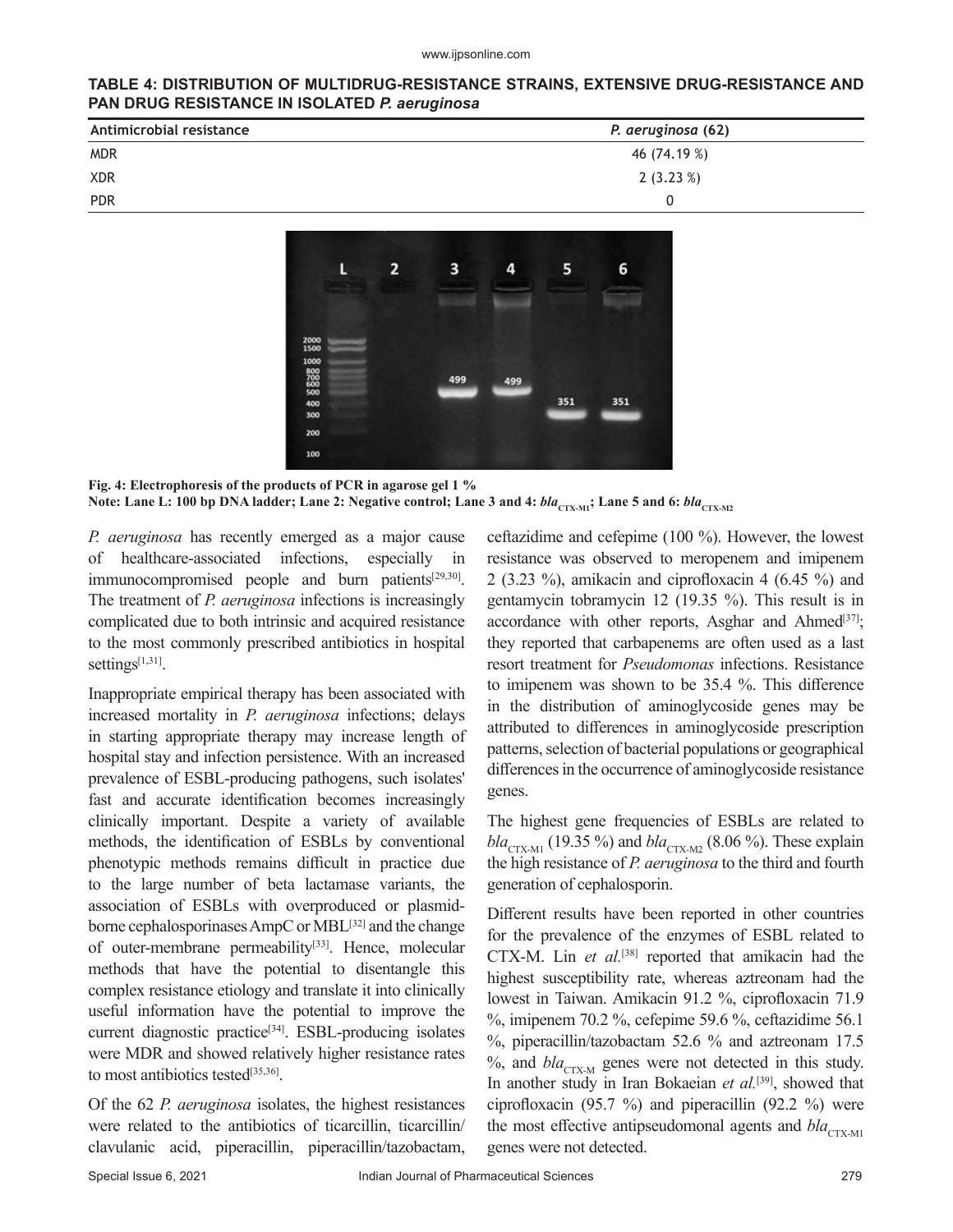Our results consistent with the findings of other studies in Saudi Arabia[40] that reported about (25.9 %) of *P. aeruginosa* isolates were confirmed as ESBL producers and the frequencies of  $bla_{\text{CTX-M}}$  genes were 10.7 %. In a similar study in a Chinese hospital, the prevalence of ESBLs-producing *P. aeruginosa* isolates was (87.5 %) and (12.5 %) didn't produce ESBLs. All ESBLsproducing isolates showed nearly identical antimicrobial susceptibility profiles. In another study in India *bla*<sub>CTX-</sub> Mamplified in  $(10.71 \%)$  isolates<sup>[41]</sup>. In Bandar-Abbas, Iran, the frequencies of *bla*<sub>CTX-M</sub> genes were 23.95 %. They reported that the prevalence of different ESBL genes varies in different geographic locations. The *bla*<sub>CTX-M</sub> genotypes are prevalent in Asian countries $[42]$ . CTX-M-type ESBLs, within some cases evidence of their horizontal transfer from Enterobacteriaceae to *P. aeruginosa*, are very rarely identified in *P. aeruginosa*. The genotypic prevalence of ESBLs for blaCTX-M-1, blaCTX-M-2 genes was 14.3  $%$  and 9.6 %, respectively<sup>[43]</sup>. In Tabriz, Iran, the highest gene frequencies of ESBLs are related to the genes of CTX-M1 (27.27 %), CTX-M2 (23.63 %) and CTX-M3 (9.09 %), respectively[25]. A single CTX-M-1-producing *P. aeruginosa* isolate has been reported from The Netherlands in 2006[44] and CTX-M-2 positive *P. aeruginosa* have been identified in South America<sup>[9,45,46]</sup>. Recently, CTX-M-3 was identified from several *P. aeruginosa* isolates from  $China<sup>[47]</sup>$ .

Jafari<sup>[48]</sup> reported that in Marand city, East Azarbijan of the 85 *P. aeruginosa*, the highest resistance was to amikacin antibiotics (82.35 %), nalidixic acid (80 %) and ceftazidime (72.94 %), and the highest susceptibility was observed to ampicillin (38.82 %) and cefotaxime (38.82 %). The highest gene frequencies of ESBLs are related to the genes of CTX-M1 (34.12 %), CTX-M2 (28.24 %) and CTX-M3 (12.94 %), respectively.

The multidrug resistant phenotype in *P. aeruginosa* could be mediated by several mechanisms, including multidrug efflux systems, enzyme production, outer membrane protein (porin) loss and target mutations. These resistant organisms are clinically important because they result in increased morbidity and mortality. In addition, ESBL producing bacteria is frequently resistant to many antibiotics classes, resulting in difficult-to-treat infections. Currently, carbapenems are regarded as the drugs of choice for the treatment of infections caused by ESBL-producing organisms. The development and spread of ESBLs are most likely caused by the overuse of expanded spectrum cephalosporins in the hospital setting. Proper infection control practices and barriers are essential to prevent the spreading and outbreaks of ESBL-producing bacteria.

The difference in result for gene frequencies and antibiotic resistance may be due to either the different common colons present in a certain region or different antibiotic treatment patterns[49].

This study highlights the increased prevalence of multidrug resistant *P. aeruginosa*. The CTX-M ESBLs provide *P. aeruginosa* with an additional powerful resistance mechanism with potentially serious clinical implications, including limitation of the therapeutic options. The incidence of ESBLs varies with geographic location and time. ESBL producing strains are usually found in those areas of hospitals where antibiotic use is frequent and the patient's condition is critical. This study revealed that among *P. aeruginosa* isolates exhibiting extended spectrum beta lactam resistance, there was a prevalence of  $bla_{CTX-M}$  genes. The complete identification of ESBL and the restriction of beta lactam antibiotics can maintain the efficacy of beta lactam antibiotics as much as possible.

# **Conflict of interests:**

The authors declared no conflict of interests.

# **REFERENCES**

- 1. Lister PD, Wolter DJ, Hanson ND. Antibacterial-resistant *Pseudomonas aeruginosa*: Clinical impact and complex regulation of chromosomally encoded resistance mechanisms. Clin Microbiol Rev 2009;22:582–610.
- 2. Peerayeh SN, Mahabadi RP, Toupkanlou SP, Siadat SD. Diversity of β-lactamases produced by imipenem resistant, *Pseudomonas aeruginosa* isolates from the bloodstream. Burns 2014;40(7):1360-4.
- 3. Milczewska J, Wołkowicz T, Zacharczuk K, Kwiatkowska M, Sands D. Cross-infections with *Pseudomonas aeruginosa* in patients with cystic fibrosis attending the Warsaw Centre. Dev Period Med 2015(1):60-5.
- 4. Salyers AA, Whitt DD, Whitt DD. Bacterial pathogenesis: Amolecular approach. Washington, DC: ASM press; 1994.
- 5. Hancock RE, Speert DP. Antibiotic resistance in *Pseudomonas aeruginosa*: Mechanisms and impact on treatment. Drug Resist Updat 2000;3(4):247-55.
- 6. Papp-Wallace KM, Endimiani A, Taracila MA, Bonomo RA. Carbapenems: Past, present and future. Antimicrob Agents Chemother 2011;55(11):4943-60.
- 7. Kanani M, Khazaei S, Madani H, Melikian Zadeh A. Drug resistance of *Pseudomonas aeruginosa* to ceftazidime and imipenem in Imam Reza (AS) Kermanshah 89-85 y. J Lorestan Univ Med Sci 2013;15(4):52-60.
- 8. Drawz SM, Bonomo RA. Three decades of β-lactamase inhibitors. Clin Microbiol Rev 2010;23(1):160-201.
- 9. Picão RC, Poirel L, Gales AC, Nordmann P. Diversity of β-lactamases produced by ceftazidime-resistant *Pseudomonas aeruginosa* isolates causing bloodstream infections in Brazil. Antimicrob Agents Chemother 2009;53:3908-13.
- 10. Amoudizaj FF, Aghayi E, Matin MG, Soltani N, Mala P. Antibiotic Resistance Pattern and Frequency of PER-1, SHV-1 and AMPC Type B-Lactamase Genes in *Pseudomonas aeruginosa* Isolated from Clinical Samples. Open Microbiol J 2020;13:308-12.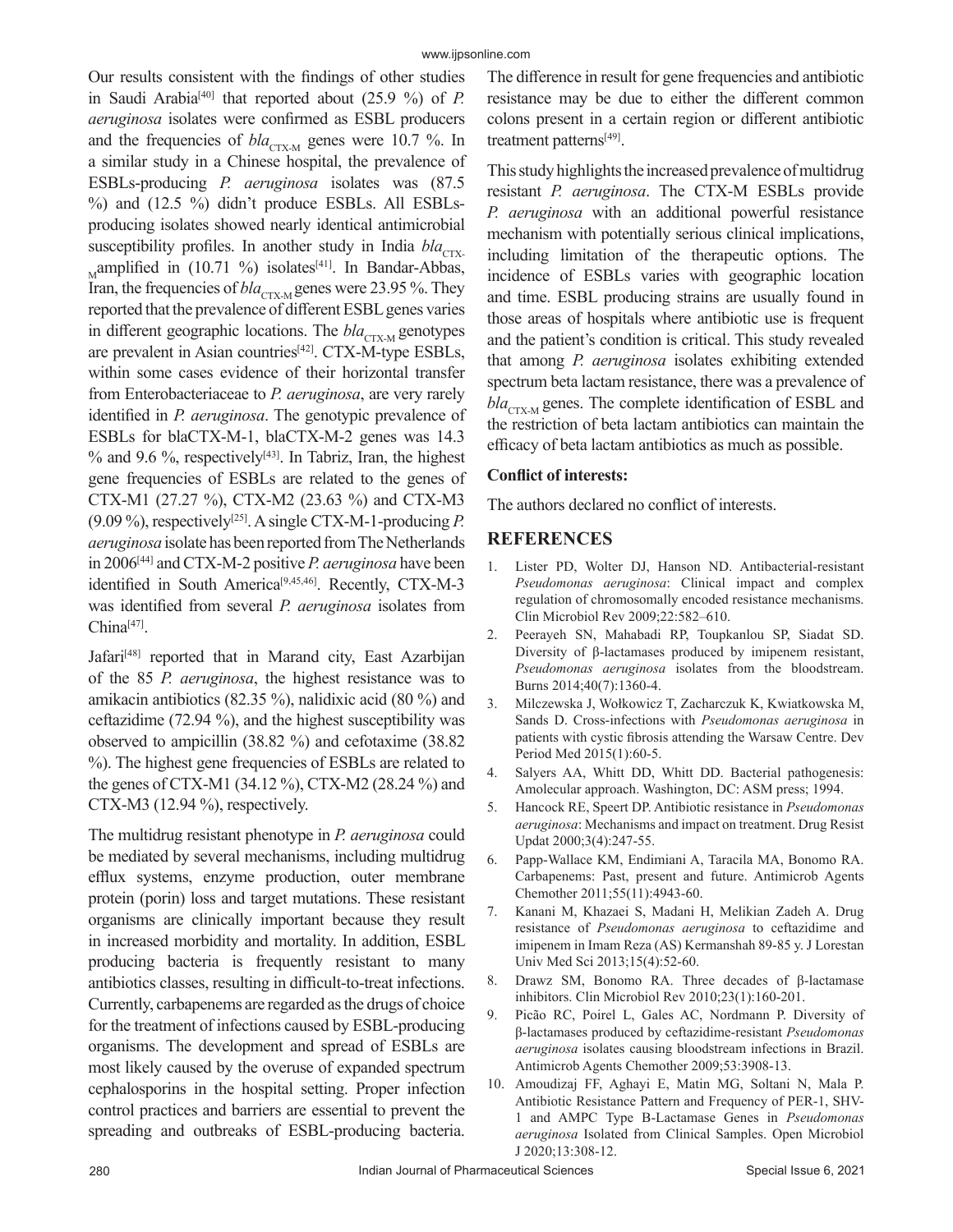- 11. Pitout JDD, Hossain A, Hanson ND. Phenotypic and molecular detection of CTX-M-β-lactamases produced by *Escherichia coli* and *Klebsiella* spp. J Clin Microbiol 2004;42:5715-21.
- 12. Roschanski N, Fischer J, Guerra B, Roesler U. Development of a multiplex real-time PCR for the rapid detection of the predominant beta-lactamase genes CTX-M, SHV, TEM and CIT-type AmpCs in Enterobacteriaceae. PLoS One 2014;9:e100956.
- 13. Bonnet R. Growing Group of Extended-Spectrum β-Lactamases: The CTX-M Enzymes. Antimicrob Agents Chemother 2004;48(1):1-14.
- 14. Poirel L, Naas T, Le Thomas I, Karim A, Bingen E, Nordmann P. CTX-M-type extended-spectrum β-lactamase that hydrolyzes ceftazidime through a single amino acid substitution in the omega loop. Antimicrob Agents Chemother 2001;45(12):3355-61.
- 15. Pitout JD, Nordmann P, Laupland KB, Poirel L. Emergence of Enterobacteriaceae producing extended-spectrum β-lactamases (ESBLs) in the community. J Antimicrob Chemother 2005;56(1):52-9.
- 16. Zahra T, Rezvan M, Ahmad K. Detection and characterization of multidrug resistance and Extended-Spectrum-Beta-Lactamase-producing (ESBLS) *Pseudomonas aeruginosa* isolates in teaching hospital. African J Microbiol Res 2011;5:3223-8.
- 17. Rawat D, Nair D. Extended-spectrum β-lactamases in Gram Negative Bacteria. J Glob Infect Dis 2010;2(3):263.
- 18. Paterson DL, Bonomo RA. Extended-spectrum β-lactamases: a clinical update. Clin Microbiol Rev 2005;18(4):657-86.
- 19. Bradford PA. Extended-spectrum β-lactamases in the 21st century: characterization, epidemiology and detection of this important resistance threat. Clin Microbiol Rev 2001;14(4):933-51.
- 20. Doi Y, Arakawa Y. 16S ribosomal RNA methylation: emerging resistance mechanism against aminoglycosides. Clin Infect Dis 2007;45(1):88-94.
- 21. Doi Y, Wachino JI, Arakawa Y. Nomenclature of plasmid-mediated 16S rRNA methylases responsible for panaminoglycoside resistance. Antimicrob Agents Chemother 2008;52(6):2287-8.
- 22. Bueno MF, Francisco GR, O'Hara JA, de Oliveira Garcia D, Doi Y. Coproduction of 16S rRNA methyltransferase RmtD or RmtG with KPC-2 and CTX-M group extended-spectrum β-lactamases in *Klebsiella pneumoniae*. Antimicrob Agents Chemother 2013;57(5):2397-400.
- 23. Magiorakos AP, Srinivasan A, Carey RB, Carmeli Y, Falagas ME, Giske CG, *et al.* Multidrug-resistant, extensively drugresistant and pandrug-resistant bacteria: An international expert proposal for interim standard definitions for acquired resistance. Clin Microbiol Infect 2012;18(3):268-81.
- 24. Pattnaik D, Panda SS, Singh N, Sahoo S, Mohapatra I, Jena J. Multidrug resistant, extensively drug resistant and pan drug resistant Gram-negative bacteria at a tertiary care centre in Bhubaneswar. Int J Community Med Public Health 2019;6:567-72.
- 25. Sales A, Fathi R, Mobaiyen H, Bonab FR, Kondlaji KB. Molecular Study of the Prevalence of CTX-M1, CTX-M2, CTXM3 in *Pseudomonas aeruginosa* Isolated from Clinical Samples in Tabriz Town, Iran. Electronic J Biol 2017;13(3):253-9.
- 26. Khan SA, Nawaz MS, Khan AA, Hopper SL, Jones RA, Cerniglia CE. Molecular characterization of multidrug-resistant *Enterococcus* spp. from poultry and dairy farms: Detection of virulence and vancomycin resistance gene markers by PCR. Molecular and cellular probes 2005;19(1):27-34.
- 27. Owlia P, Bameri Z, Chitsaz M. Detection of CTX-M-β Lactamases form Isolated *Klebsiella pneumoniae*. Iran J Pathol 2010;5:137-42.
- 28. Chaudhari V, Gunjal S, Mehta M. Antibiotic resistance patterns of Pseudomonas aeruginosa in a tertiary care hospital in Central India. Int J Med Sci Public Health 2013;2(2):386-9.
- 29. Sydnor ER, Perl TM. Hospital epidemiology and infection control in acute-care settings. Clin Microbiol Rev 2011;24(1):141-73.
- 30. Anvarinejad M, Japoni A, Rafaatpour N, Mardaneh J, Abbasi P, Shahidi MA, *et al.* Burn patients infected with metallo-betalactamase-producing *Pseudomonas aeruginosa*: Multidrugresistant strains. Arch Trauma Res 2014;3(2):e18182.
- 31. Dalhoff A. Global fluoroquinolone resistance epidemiology and implictions for clinical use. Interdiscip Perspect Infect Dis 2012;2012.
- 32. Drieux L, Brossier F, Sougakoff W, Jarlier V. Phenotypic detection of extended‐spectrum β‐lactamase production in Enterobacteriaceae: Review and bench guide. Clin Microbiol Infect 2008;14:90-103.
- 33. Martínez‐Martínez L. Extended‐spectrum β‐lactamases and the permeability barrier. Clin Microbiol Infect 2008;14:82-9.
- 34. Leinberger DM, Grimm V, Rubtsova M, Weile J, Schröppel K, Wichelhaus TA, *et al.* Integrated detection of extendedspectrum-beta-lactam resistance by DNA microarray-based genotyping of TEM, SHV and CTX-M genes. J Clin Microbiol 2010;48(2):460-71.
- 35. Fallah F, Borhan RS, Hashemi A. Detection of bla (IMP) and bla (VIM) metallo-β-lactamases genes among *Pseudomonas aeruginosa* strains. Int J Burn Trauma 2013;3(2):122-4.
- 36. Vala MH, Hallajzadeh M, Hashemi A, Goudarzi H, Tarhani M, Tabrizi MS, *et al.* Detection of Ambler class A, B and D ß-lactamases among *Pseudomonas aeruginosa* and *Acinetobacter baumannii* clinical isolates from burn patients. Ann Burns Fire Disasters 2014;27(1):8-13.
- 37. Asghar AH, Ahmed OB. Prevalence of aminoglycoside resistance genes in *Pseudomonas aeruginosa* isolated from a tertiary care hospital in Makkah, KSA. Clin Pract 2018;15:1-7.
- 38. Lin SP, Liu MF, Lin CF, Shi ZY. Phenotypic detection and polymerase chain reaction screening of extended-spectrum β-lactamases produced by *Pseudomonas aeruginosa* isolates. J Microbiol Immunol Infect 2012;45(3):200-7.
- 39. Bokaeian M, Zahedani SS, Bajgiran MS, Moghaddam AA. Frequency of PER, VEB, SHV, TEM and CTX-M genes in resistant strains of *Pseudomonas aeruginosa* producing extended spectrum β-lactamases. Jundishapur J Microbiol 2015;8(1):e13783.
- 40. Ahmed OB, Asghar AH, Bahwerth FS. Prevalence of ESBL genes of *Pseudomonas aeruginosa* strains isolated from Makkah Hospitals, Saudi Arabia. Euro J Biol Med Sci Res 2015;3(6):12-8.
- 41. Bahrami M, Mmohammadi-Sichani M, Karbasizadeh V. Prevalence of SHV, TEM, CTX-M and OXA-48 β-Lactamase Genes in Clinical Isolates of *Pseudomonas aeruginosa* in Bandar-Abbas, Iran. Avicenna J Clin Microbiol Infect 2018;5(4):86-90.